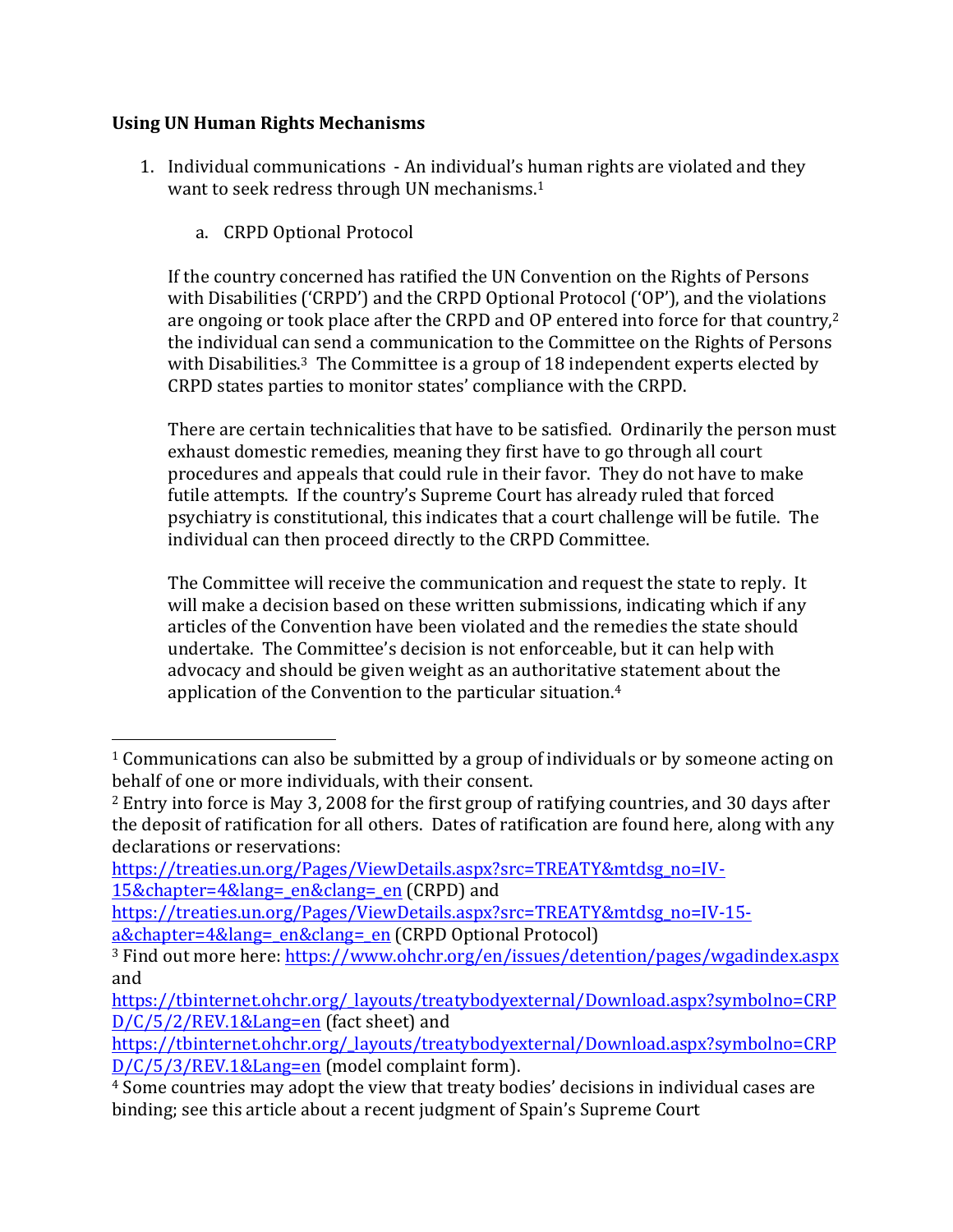b. Working Group on Arbitrary Detention

Individuals who have been deprived of their liberty or are at risk of being deprived of their liberty can send a communication to the Working Group on Arbitrary Detention (WGAD). The WGAD is composed of 5 independent experts appointed by the UN Human Rights Council; it is one of a number of human rights mechanisms grouped together as Special Procedures.<sup>5</sup>

The WGAD will issue a decision in individual cases, similarly to the CRPD Committee acting under the Optional Protocol. The WGAD procedure has the advantage that it can be used by individuals in any country, whether or not the country has ratified the CRPD, CRPD Optional Protocol, or any other human rights treaty. Also, the WGAD does not require exhaustion of domestic remedies. The WGAD issues its decision within 6 months.

Communications sent to the WGAD require a nexus with deprivation of liberty, so violations unrelated to deprivation of liberty in the mental health system or otherwise disability-related, or the threat of such deprivation, should probably be taken elsewhere.

c. Other Special Procedures of the UN Human Rights Council

Special Procedures of the Human Rights Council can contact the state concerned about present or past violations (Urgent Appeal and Letter of Allegation) in response to individual communications.<sup>6</sup> The procedure is confidential but becomes public after six months, and they can issue a press release if they deem it necessary. They can act jointly as well as separately.

Several Special Procedures besides the WGAD have upheld the CRPD standard for people with psychosocial disabilities. (Note that it is necessary to research the individual holding the mandate at the time you make your complaint; they change often and individual differences can be crucial.) These include:

Special Rapporteur on the Rights of Persons with Disabilities<sup>7</sup> Special Rapporteur on the Right to Health $8$ 

<u> 1989 - Andrea San Andrea San Andrea San Andrea San Andrea San Andrea San Andrea San Andrea San Andrea San An</u> https://www.ejiltalk.org/supreme-court-of-spain-un-treaty-body-individual-decisionsare-legally-binding/. <sup>5</sup> Find out more here: https://www.ohchr.org/EN/Issues/Detention/Pages/Complaints.aspx.  $6$  Find out more here: https://www.ohchr.org/EN/HRBodies/SP/Pages/Communications.aspx. <sup>7</sup> Find out more here: https://www.ohchr.org/en/issues/disability/srdisabilities/pages/srdisabilitiesindex.aspx and https://spsubmission.ohchr.org.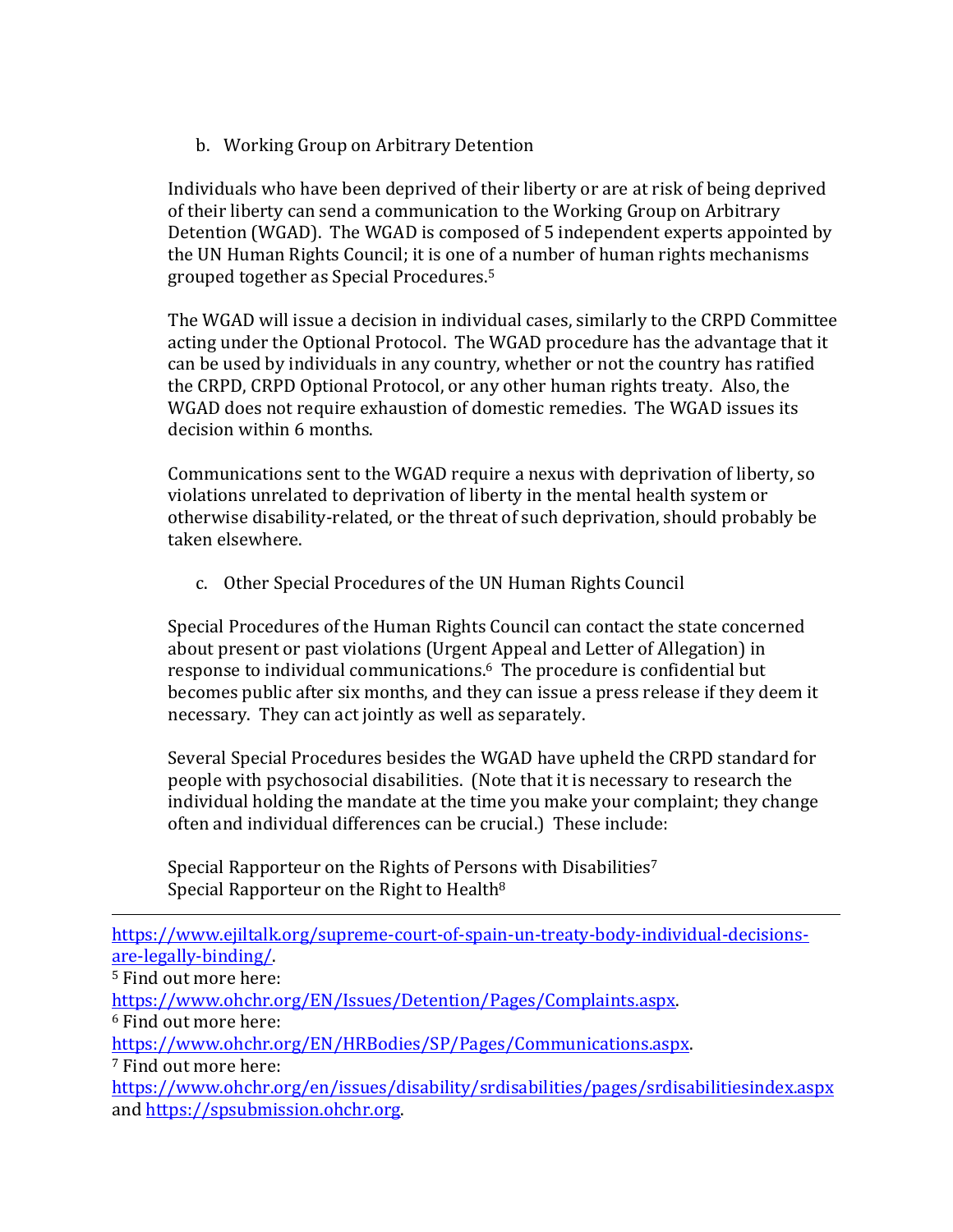Special Rapporteur on Torture (not recommended as of this writing in  $2018$ )<sup>9</sup> Special Rapporteur on Violence Against Women<sup>10</sup>

Consider also addressing the Special Rapporteur on Housing<sup>11</sup> and the Special Rapporteur on Extreme Poverty, $12$  who have expressed interest in working on disability issues.

d. Individual communication mechanisms of other treaties

In addition to the CRPD Optional Protocol, there are individual communication mechanisms under several other UN human rights treaties. It is necessary to research whether a treaty has such a mechanism, the jurisprudence of the treaty body on issues of concern in prior decisions as well as in Concluding Observations and General Comments, in order to determine feasibility and weigh pros and cons.

- 2. Systemic advocacy Activists want to bring to the attention of the UN systemic human rights violations in their country.
	- a. Shadow reports to CRPD Committee

Shadow reports (also called parallel reports, alternative reports or NGO reports) are reports made by disabled people's organizations (DPOs) or other civil society organizations  $(CSOS)^{13}$  to provide information relevant to the CRPD Committee's review of the country's compliance with its obligations. There is no need for an organization to be formally registered or accredited to the UN in order to make a report to the CRPD Committee. Any group can come together to submit a shadow report, and it can even by done by an individual.

<u> 1989 - Andrea San Andrea San Andrea San Andrea San Andrea San Andrea San Andrea San Andrea San Andrea San An</u>

and controlled by persons with disabilities.

<sup>&</sup>lt;sup>8</sup> Find out more here:

https://www.ohchr.org/EN/Issues/Health/Pages/SRRightHealthIndex.aspx and https://www.ohchr.org/EN/Issues/Health/Pages/IndividualComplaints.aspx. <sup>9</sup> Find out more here: https://www.ohchr.org/EN/issues/Torture/SRTorture/Pages/SRTortureindex.aspx and https://www.ohchr.org/EN/Issues/Torture/SRTorture/Pages/Appeals.aspx and https://www.ohchr.org/EN/Issues/Torture/SRTorture/Pages/Allegation.aspx. <sup>10</sup> Find out more here: https://www.ohchr.org/en/issues/women/srwomen/pages/srwomenindex.aspx and https://www.ohchr.org/EN/Issues/Women/SRWomen/Pages/Complaints.aspx. <sup>11</sup> Find our more here: https://www.ohchr.org/EN/Issues/Housing/Pages/HousingIndex.aspx.  $12$  Find out more here: https://www.ohchr.org/EN/Issues/Poverty/Pages/SRExtremePovertyIndex.aspx. <sup>13</sup> The CRPD Committee is expected to include a definition of DPOs in its forthcoming General Comment No. 7 on Article 4.3. Generally the disability community has defined them as organizations with a majority of members being persons with disabilities and led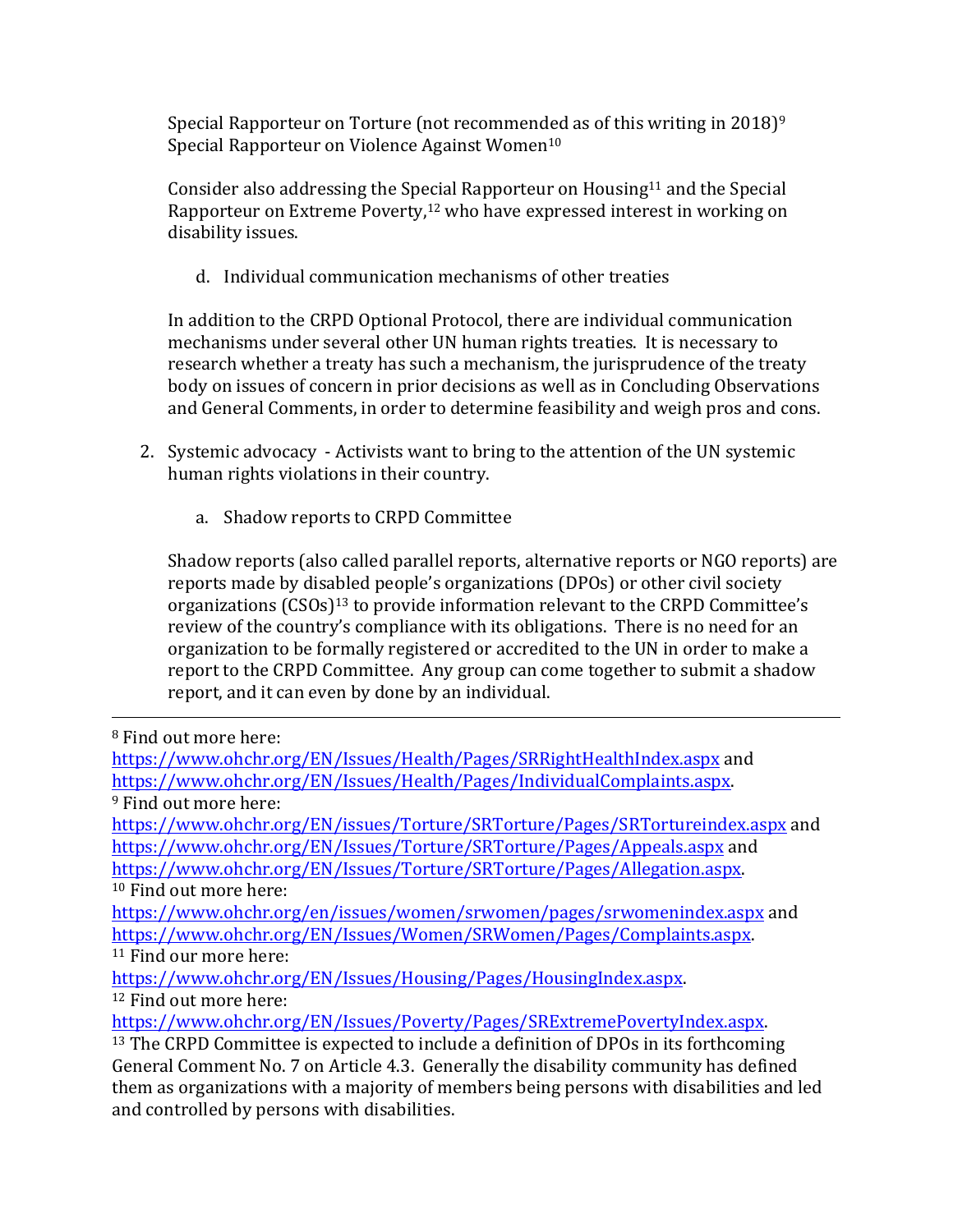States parties are required to make reports within two years after the Convention's entry into force for that country, and periodically every four years.<sup>14</sup> These reports, along with other materials related to the reporting cycle, are posted on the Committee's website.<sup>15</sup>

Once a country has submitted its initial report, there is a two-stage review process, in which DPOs/CSOs can participate.<sup>16</sup>

First, the Committee or a subgroup of the Committee meets to draw up a List of Issues, i.e. questions for the country to respond to with additional information.<sup>17</sup> DPOs/CSOs have the opportunity to submit written suggestions for questions to be included in the List of Issues, and some submit their full shadow report at this time. Many also meet with Committee members in Geneva to discuss and lobby for their concerns. 

Next, the Committee meets with the country's delegates for an Interactive Dialogue.<sup>18</sup> This dialogue is public and is generally held in two sessions, one in the afternoon and the second on the following morning. DPOs/CSOs should submit their full shadow report for that session if they have not already done so; if already submitted, they can provide new and updated information for the session. Many also meet with Committee members in Geneva to discuss and lobby for their concerns. 

<sup>18</sup> For more information, see

  $14$  For more information, see

https://tbinternet.ohchr.org/\_layouts/treatybodyexternal/Download.aspx?symbolno=CRP D/C/2/3&Lang=en and 

https://www.ohchr.org/EN/HRBodies/CRPD/Pages/Simplifiedreportingprocedure.aspx.  $15$  For information arranged according to session, see

https://tbinternet.ohchr.org/\_layouts/TreatyBodyExternal/SessionsList.aspx?Treaty=CRP D. 

 $16$  For more information about DPO/CSO participation, see

https://www.ohchr.org/Documents/HRBodies/CRPD/guidelinesDisabledPersonsOrganiza tionsCivilSocietyOrganizations.doc and check the CRPD Committee's home page for specific information for the next upcoming session, including deadlines, at

https://www.ohchr.org/EN/HRBodies/CRPD/Pages/CRPDIndex.aspx. See also https://www.ohchr.org/EN/HRBodies/CRPD/Pages/Accreditation.aspx about registration to attend sessions in Geneva.

 $17$  For countries that are in the second reporting cycle or later, the process is substantially similar, however most countries opt for the Simplified Reporting Procedure, which begins with the Committee's preparation of a List of Issues Prior to Reporting. The state party then submits detailed information in response.

https://tbinternet.ohchr.org/\_layouts/treatybodyexternal/Download.aspx?symbolno=INT /CMW/INF/7956&Lang=en.